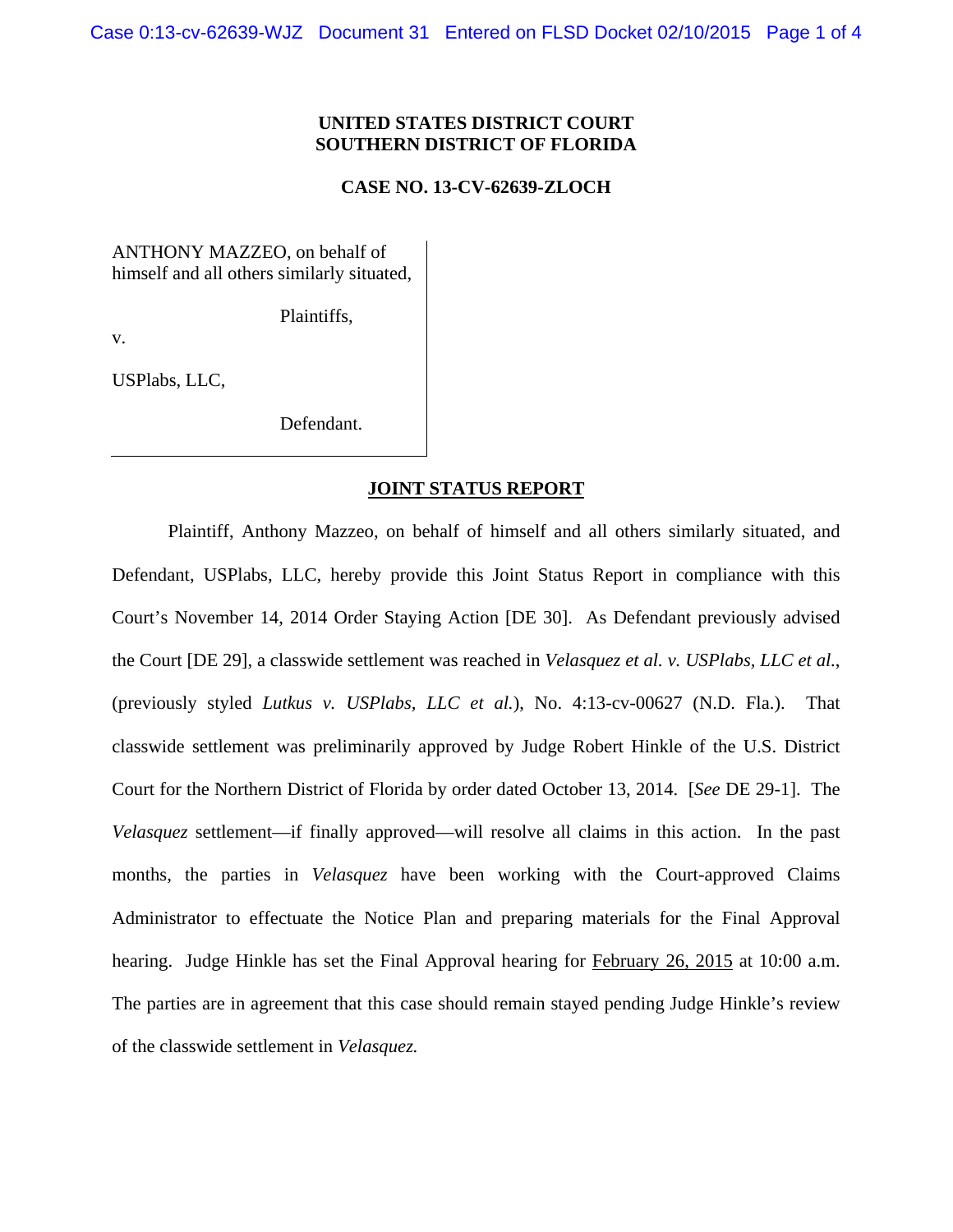Dated: February 10, 2015

/s/ Joshua H. Eggnatz /s/ Garth T. Yearick Joshua H. Eggnatz (signed with consent) Garth T. Yearick Florida Bar No. 0067926 Florida Bar No. 96105 E-mail: <u>JEggnatz@EggnatzLaw.com</u> E-mail: <u>gyearick@cfjblaw.com</u> 5400 S. University Drive – Suite 413 525 Okeechobee Boulevard – Suite 1200 Davie, FL 33328 Post Office Box 150 Telephone: (954) 889-3359 West Palm Beach, FL 33402-0150 Facsimile: (954) 889-5913 Telephone: (561) 659-7070

*Counsel for Plaintiffs* 

**THE EGGNATZ LAW FIRM, P.A. CARLTON FIELDS JORDEN BURT, P.A.** 

Facsimile (561) 659-7368

# **VENABLE LLP**

Angel A. Garganta (PHV) aagarganta@venable.com Spear Tower, 40th Floor One Market Plaza, 1 Market Street San Francisco, CA 94105 Telephone: (415) 653-3735 Facsimile: (415) 653-3755

Guido E. Toscano (PHV) getoscano@venable.com 2049 Century Park East, Suite 2100 Los Angeles, CA 90067 Telephone: (310) 229-9900 Facsimile: (310) 229-9901

*Counsel for Defendant USPlabs, LLC*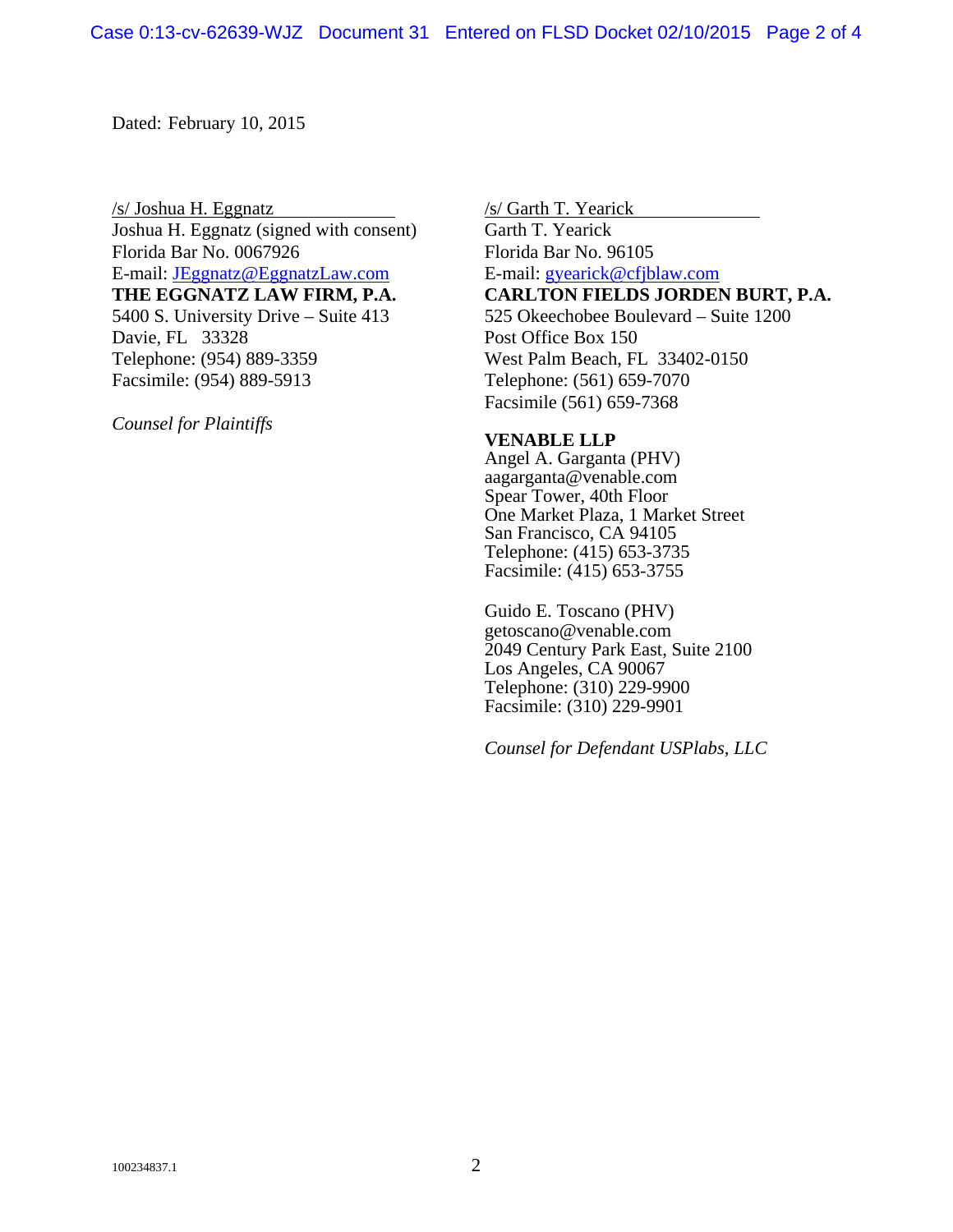# **CERTIFICATE OF SERVICE**

I HEREBY CERTIFY that on February 10, 2015, I electronically filed the foregoing document with the Clerk of the Court using CM/ECF. I also certify the foregoing document is being served this day on all counsel of record identified on the attached Service List in the manner specified either via transmission of Notice of Electronic Filing generated by CM/ECF or in some other authorized manner for those counsel or parties who are not authorized to receive Notices of Electronic Filing generated by CM/ECF.

> *s/ Garth T. Yearick*  Garth T. Yearick